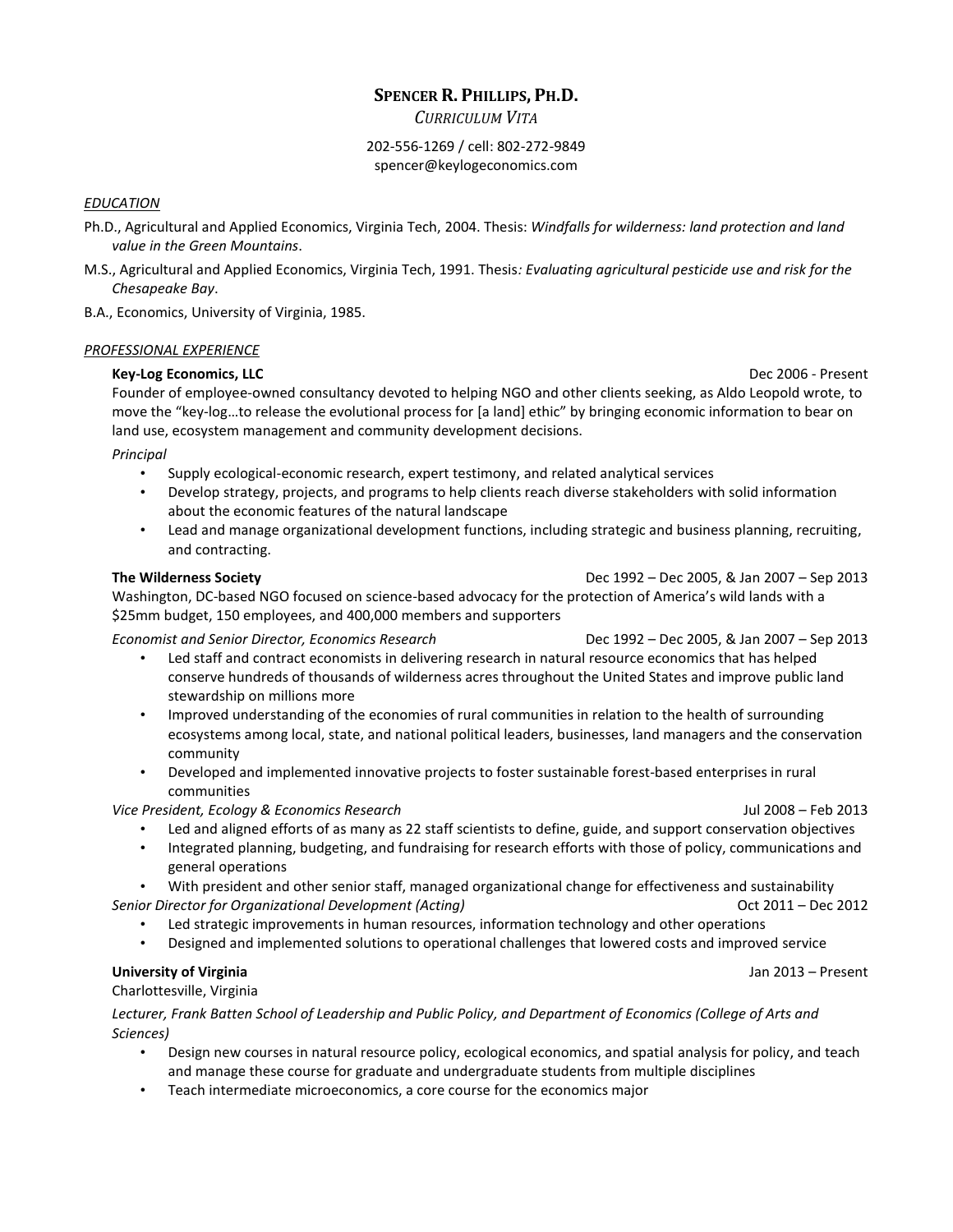# Baltimore, Maryland

*Lecturer, Master of Arts in Environmental Studies Program*

• Design, teach and administer a new on-line course in Environment, Development and Economics using the trans-disciplinary approach of ecological economics

#### **NorthWoods Stewardship Center** Jan 2006 – Jan 2007

Regional (northeastern U.S.) environmental education, conservation service, scientific research and recreation organization with a budget of \$2mm employing nine full-time and 50-plus seasonal staff.

*Executive Director*

- Established and implemented a comprehensive strategic plan that continues to guide the organization today
- Built an integrated development system focused on annual giving and expanded major donor and foundation support
- Improved staff cohesion, community support, and board, donor and volunteer engagement
- Creatively solved problems to address multiple challenges facing a small organization with 1,500 acres to care for, tremendous passion, and very little money

#### **Executive Office of the President, Council on Environmental Quality May - Dec 1992** May - Dec 1992

White House agency charged with advising the president on environmental policy, reporting on the state of the environment, and administering the National Environmental Policy Act

*Economist*

- Analyzed and developed recommendations in multiple policy areas, including the relationships between environmental protection and trade, agricultural, and energy policy, the use of economic instruments for environmental protection, and strategies for managing environmental risk and addressing global atmospheric change.
- Coordinated policy analyses with scientific, legal and other professionals from a range of government and nongovernment organizations

**Department of Agricultural & Applied Economics Aug 1988 - May 1992** Aug 1988 - May 1992 **Virginia Polytechnic Institute & State University** Blacksburg, Virginia

*Graduate Research Assistant*

- Designed, conducted and published research in natural resource and environmental economics, including a comprehensive evaluation of water quality risk associated with agricultural chemical use in the Chesapeake Bay region of Virginia. Later doctoral research established the positive relationship between public land protection and private land values, and explored solutions capable of tapping that relationship to provide economic incentives for further land conservation.
- Supported the New Environmentalism Roundtable in its effort to introduce economic policy tools to the Commonwealth of Virginia's environmental protection efforts.

#### **Virginia Department of Air Pollution Control** Aug - Oct 1991

Richmond, Virginia

*Policy Analyst*

• Assisted DAPC staff in evaluating energy conservation and load management programs of state-regulated public utilities and by drafting the commissioner's testimony on these programs

**Resources for the Future** August 2008 **Aug - Oct 1989 Aug - Oct 1989** 

Washington, DC

*Consultant*

• Short-term contract to collect and compile information on pesticide application on Virginia cropland as part of an effort to estimate nationwide agricultural pesticide use.

## **Pracon Incorporated / Center for Economic Studies in Medicine** Jul 1988 - Jul 1988 - Jul 1988

Reston, Virginia

*Project Analyst*

• Designed and conducted research in health care economics, and on federal and state health policy

**Goucher College** Aug 2013 – Present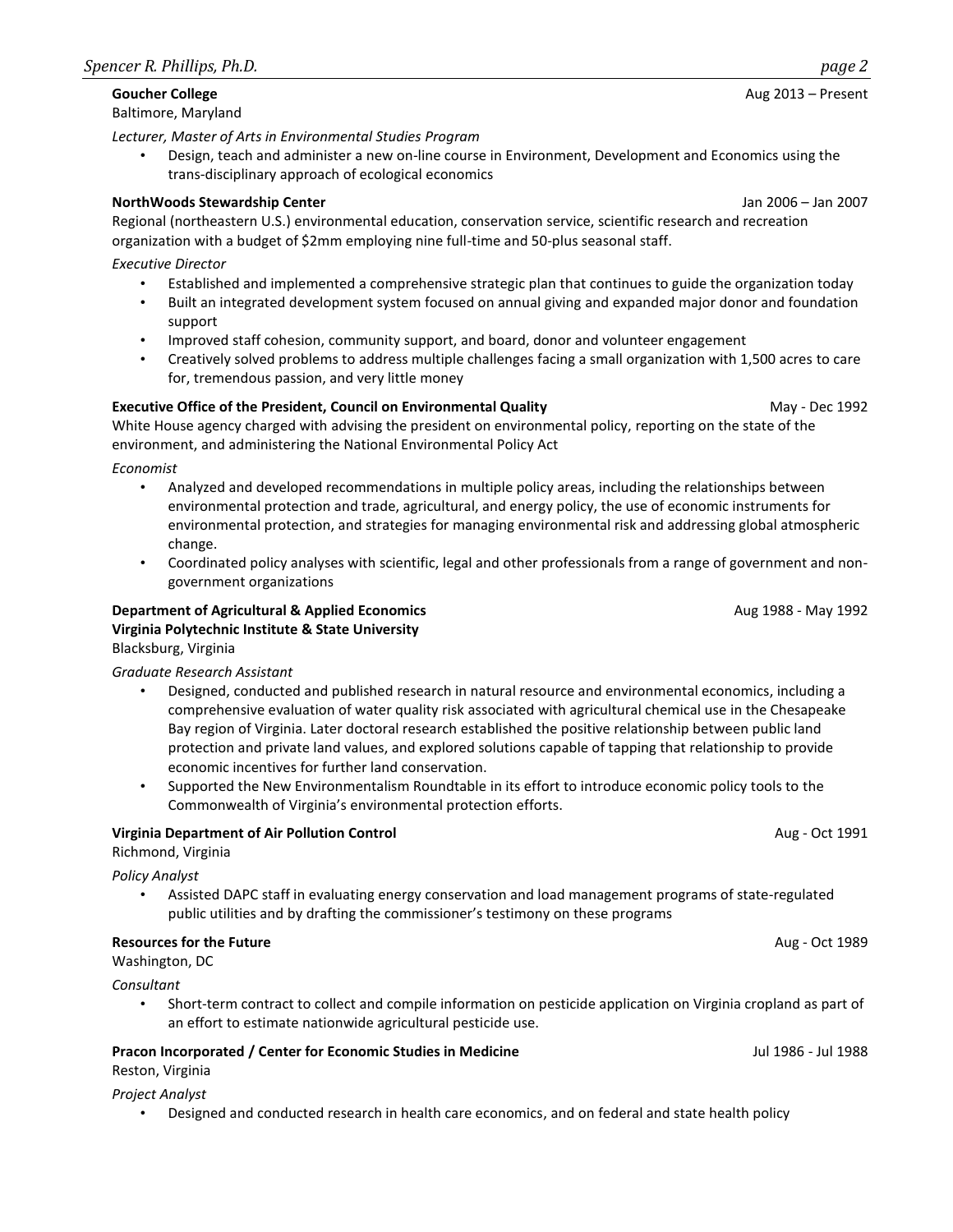### **Federal Trade Commission, Bureau of Economics** Jul 1985 - Jun 1986 Washington, DC

*Research Analyst* 

• Assisted staff economists in collecting, analyzing and presenting information pertaining to antitrust investigations.

#### *HONORS, BOARDS AND PROFESSIONAL AFFILIATIONS*

Edward A. Ames Award for Scholarship and Conservation Advocacy (2006) Phi Kappa Phi, Academic Honor Society (Virginia Tech) Gamma Sigma Delta, Agricultural Honor Society (Virginia Tech) Northeast Wilderness Trust, Board Member (2007-2016) Forest Stewardship Council-U.S., Board Member and Chair (1997-2000) Global Forest Policy Project, Board Member (2002-2005) Model Forest Policy Program, Advisor (2002-2005) National Community Forestry Center, Northern Forest Region, Technical Advisor (2002-2005) International Society for Ecological Economics Association for Environmental and Resource Economics

#### *COMMUNITY SERVICE*

Blue Ridge Mountain Rescue Group, Charlottesville, Virginia (2013-present) Firefighter, Manheim, Pennsylvania, and Charleston & Craftsbury, Vermont (1999-2012) Moderator, Town of Charleston, Vermont (2004-2009) Captain, Northeast Kingdom Mountain Rescue (2006-2008) Planning Commissioner, Town of Charleston, Vermont (2002-2005)

#### *PUBLICATIONS*

- Phillips, S., and E. McGee. (2016). Ecosystem service benefits of a cleaner Chesapeake Bay. *Coastal Management.* 44(3): 241-58.
- Holmes, T., M. Bowker, J. Englin, E., Hjerpe, J. Loomis, S. Phillips, and R. Richardson. (2016). A synthesis of the economic values of wilderness. *Journal of Forestry* 114(3): 320-328.
- Phillips, S. (2015). The humbling power of wilderness. In G. Wuerthner, E. Crist, & T. Butler (Eds*.), Protecting the wild*. Washington D.C.: Island Press.
- Hjerpe, E., A. Hussain, S. Phillips. (2015). Valuing the type and scope of ecosystem conservation: a meta-analysis. *Journal of Forest Economics* 21(1):32-50.
- Esposito, V., S. Phillips, R. Boumans, A. Moulaert, and J. Boggs. (2011). Climate change and ecosystem services: the contribution of and impacts on federal public lands in the United States. In Watson, Alan; Murrieta-Saldivar, Joaquin; McBride, Brooke, comps. Science and stewardship to protect and sustain wilderness values: Ninth World Wilderness Congress Symposium; November 6-13, 2009; Meridá, Yucatán, Mexico. Proceedings RMRS-P-64. Fort Collins, CO: U.S. Department of Agriculture, Forest Service, Rocky Mountain Research Station. pp. 155-164.
- Phillips, S. (2000). Windfalls for wilderness: land protection and land value in the Green Mountains. In McCool, Stephen F.; Cole, David N.; Borrie, William T.; O'Loughlin, Jennifer, comps. *Wilderness science in a time of change conference— Volume 2: Wilderness within the context of larger systems; 1999 May 23–27; Missoula, MT*. Proceedings RMRS-P-15- VOL-2. Ogden, UT: U.S. Department of Agriculture, Forest Service, Rocky Mountain Research Station.
- Shabman, L., and S. Phillips. (1992). Making markets work for electric energy conservation. *Virginia Coal and Energy Journal,* Number 4:53-65.
- Phillips, S., and L. Shabman. (1991). *Agricultural pesticide use and risk in Virginia's Chesapeake Bay region.* Virginia Cooperative Extension Publication 448-203. Blacksburg, VA: Virginia Polytechnic Institute and State University.
- Phillips, S., N. Fox, J. Jacobs, and W.E. Wright. (1988). The direct medical costs of osteoporosis for American women aged 45 and older, 1986. *Bone* 9:271-279.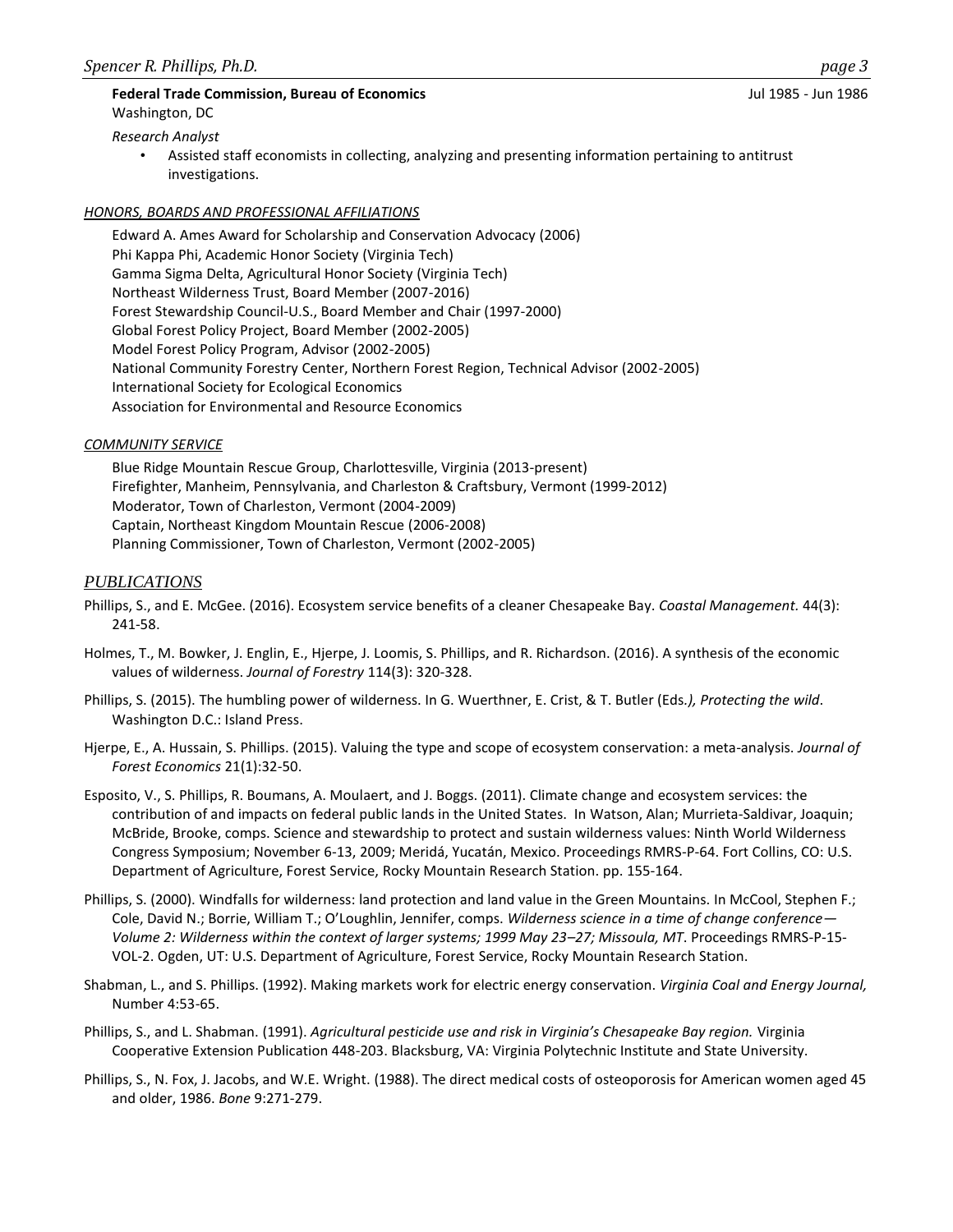#### *TECHNICAL PAPERS & TESTIMONY*

- Phillips, S., S. Davis, and G. Grigsby-Rocca. (forthcoming). *Ecosystem services and the future of wetland forests in the U.S. South*. Report prepared for the Dogwood Alliance.
- Phillips, S., and S.Z. Wang. (2016). *Economic costs of unconventional natural gas drilling and transmission in Maryland: concepts, preliminary estimates, and policy implications*. Working Paper prepared for the Maryland Environmental Health Network. 46 pp.
- Phillips, S., S.Z. Wang, and C. Bottorff. (2016). *Economic costs of the Mountain Valley Pipeline: effects on property value, ecosystem services, and economic development in Virginia and West Virginia*. Report prepared for the POWHR Coalition. 58 pp.
- Phillips, S., C. Bottorff, and S.Z. Wang. (2016). *Economic costs of the Atlantic Coast Pipeline in central and western Virginia*. Report prepared for Virginia Organizing. 62 pp.
- Phillips, S. (2015). *Wood pellet manufacturing: risks for the economy of the U.S. South.* Report prepared for the Dogwood Alliance. Asheville, North Carolina. 11 pp.
- Phillips, S. (2015). *Ecosystem services in the Pisgah-Nantahala National Forest Region: Concepts, Estimation, and Application to National Forest Planning*. Report prepared for The Wilderness Society. Charlottesville, Virginia: Key-Log Economics LLC. 28 pp.
- Phillips, S., and E. McGee. (2014). *The Economic Benefits of Cleaning up the Chesapeake: A Valuation of the Natural Benefits Gained by Implementing the Chesapeake Clean Water Blueprint.* Annapolis, Maryland: Chesapeake Bay Foundation. October. 56 pp.
- Long, D., P. Coppolillo, and S. Phillips. (2014). *Regional research for North America to inform the High Level Panel on Global Assessment of Resources for Implementing the Strategic Plan for Biodiversity 2011-2020*. Wildlife Conservation Society: Bozeman, MT. March 4. 60 pp.
- Phillips, S. (2013). *User's Guide to ecosystem services*, and *Ecosystem services checklist* (assessment tool). Charlottesville, Virginia: Key-Log Economics and Model Forest Policy Program. 15 pp.
- Phillips, S. (2011). Statement to U.S. House Subcommittee on National Parks, Forests, and Public Lands regarding economic benefits of wilderness. Washington, DC. October 25. 14 pp.
- Phillips, S., R. Silverman, and A. Gore. (2008). *Greater than zero: toward the total economic value of Alaska's national forest wildlands*. Washington, DC: The Wilderness Society. 46 pp.
- Morton, P., S. Phillips, and A. Gore, A. (2007). *Déjà vu on the Tongass: how overestimating timber demand prevents responsible stewardship.* Washington, DC: The Wilderness Society. 50 pp.
- Phillips, S. (2007). Pre-filed and rebuttal testimony in the matter of Zoning Petition, ZP 707: Plum Creek Maine Timberlands, L.L.C. and Plum Creek Land Company, before State of Maine Land Use Regulation Commission, on behalf of the Natural Resources Council of Maine and Maine Audubon. August and September.
- Ingerson, A., and S. Phillips. (2004). *Understanding and communicating forest-community interactions: a systems model for northern Maine*. Washington, DC: The Wilderness Society, January. 53 pp.
- Phillips, S., and A. Ingerson. (2002). *Community economic assessment workbook.* Washington, DC: The Wilderness Society. 91 pp.
- Ault, K., G. Cox, G. Kissinger, M. Lorenzo, S. Phillips, and M. Polak. (2002\_. *Shaping the Northern Forest economy: strategies for a sustainable future.* Montpelier, VT: Northern Forest Alliance, February. 32 pp.
- Pierce, A., and S. Phillips. (1999). *FSC-Certified: a new standard for environmentally responsible paper.* Washington, DC: The Wilderness Society, May.
- Phillips, S. (1994). *Toward a sustaining forest: development opportunities for the Maine woods.* Washington, DC: The Wilderness Society. 34 pp.
- Phillips, S. (1993). *Forest products manufacturing: factors and trends affecting the working forest.* Washington, DC: The Wilderness Society. 34 pp.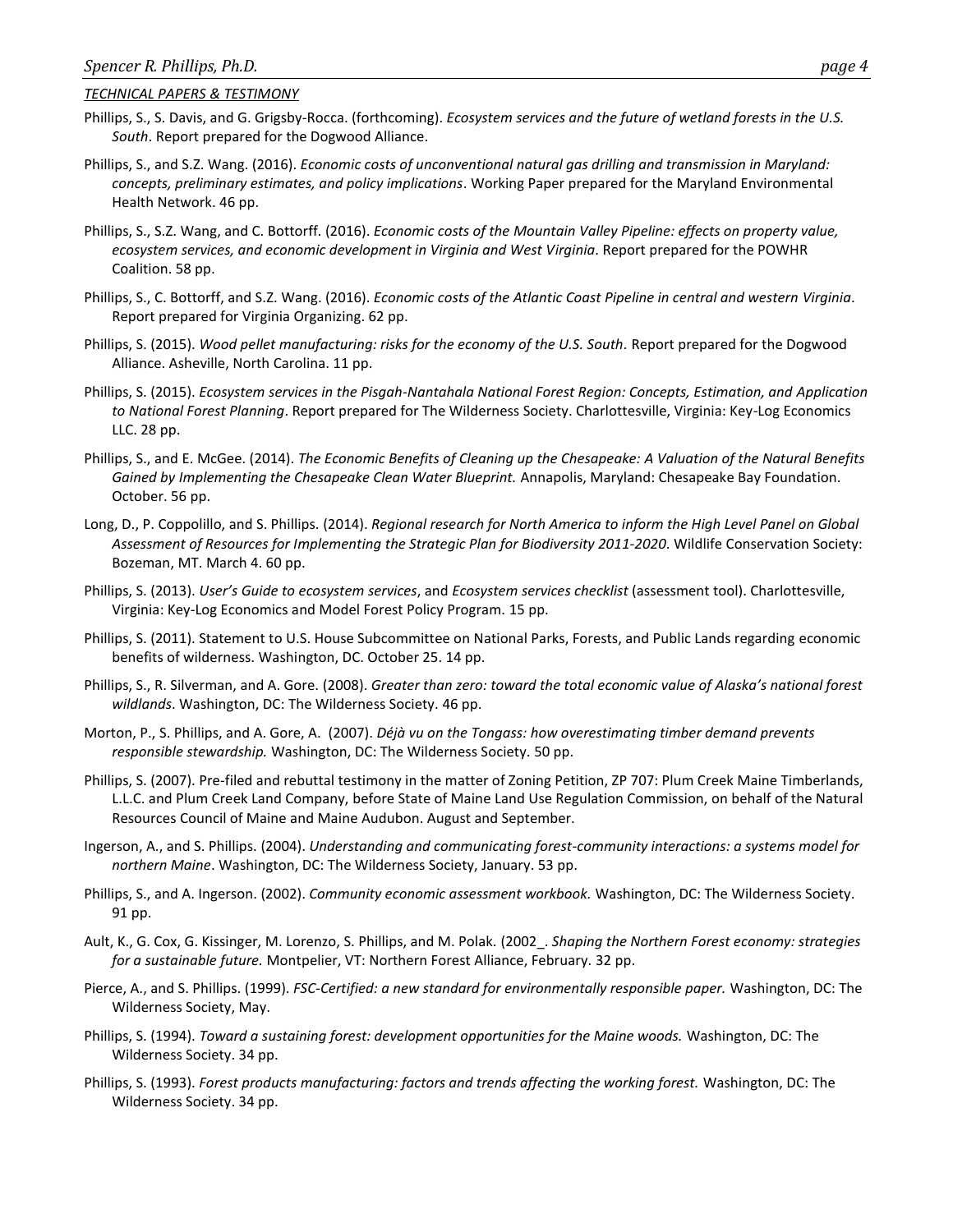- Shabman, L., and S. Phillips. (1991). *New environmentalism and electric energy resource planning.* Department of Agricultural Economics Paper SP-91-32, Virginia Polytechnic Institute and State University, October.
- Phillips, S., and L. Shabman. (1991). *Agricultural pesticide application use and risk in Virginia's Chesapeake Bay Region*. Blacksburg, Virginia: Rural Economic Analysis Program, Virginia Cooperative Extension. 56 pp.
- Jacobs, J., and S. Phillips. (1988). *The cost of late complications of diabetes to the Pennsylvania Medicaid program*. Report prepared for confidential client. Reston, Virginia: Center for Economic Studies in Medicine.
- Phillips, S., J. Jacobs, and N. Fox. (1988). *Medicaid spending analysis: expected outlays for selected oncology products*. Report prepared for confidential client. Reston, Virginia: Center for Economic Studies in Medicine.
- Fox, N., S. Phillips, and J. Jacobs. (1988). *Patient compliance with topical beta blockers*. Report prepared for confidential client. Reston, Virginia: Center for Economic Studies in Medicine.

#### *WORKSHOPS & INVITED PRESENTATIONS*

- Prioritizing Bottomland Hardwood Forest Conservation. (up-coming). Presented at ACES and Ecosystem Markets 2016, Jacksonville, FL, USA, December 5-9.
- National Forest Management and the Science and Practice of Ecosystem Services. (2012). Presented at ACES and Ecosystem Markets 2012, Ft. Lauderdale, FL, USA, December 10-14.
- Wildland Conservation and Local Economies. (2012). Sigurd Olson Lecture Series. Various locations and audiences including University of Minnesota, Vermillion College and NGO groups throughout Minnesota.
- Understanding Your Economy. (2000-2014). Economic module for Balancing Nature and Commerce in Communities that Neighbor Public Lands, an annual national workshop organized by the Conservation Fund and the US Fish and Wildlife Service. In the economics module, I provide an orientation to the economic relationships inherent in this balance, teach fundamental skills for understanding and interpreting economic trends information and coach teams through exercises that apply those skills to their individual communities.
- Guest Lecturer in environmental/ecological economics and land conservation policy. Various dates. George Mason University, Green Mountain College, Georgetown University, Sterling College, University of Vermont, Macalester College.
- Recreation and Ecosystem Health. (2010). Presented at National Science Forum for Forest Service Land Management Planning Rule, Washington, DC, March 29-30.
- Climate Change and Ecosystem Services: Contribution of and Effect on the Public Lands. (2010). Presented at A Decade of Discovery: National Landscape Conservation System, Albuquerque, NM, May 24-28.
- Climate change and ecosystem services: the contribution of wilderness and public lands in the United States. 2009. Presented at 9th World Wilderness Congress, Merida, Mexico, November 6 - 13.
- Gateway Community Economics: It's Not Just for Tourism Anymore. (2009). Presented at Stimulating Economic Vitality and Resource Conservation in Gateway and Tribal Communities, Washington, DC, September 15, 2009.
- Getting What You Value from Public Lands: How Over-valuing Timber and Under-valuing Ecosystem Services Limits Stewardship of Alaska's National Forests. (2009). Presented at US Society for Ecological Economics 2009 Conference: Science and Policy for a Sustainable Future, Washington, DC. June 1-4.
- The Role of Protected Areas in Economic Development. (2007). Presented at Evolution of a Region, Changes & Opportunities for North Central Washington, Chelan, Washington, September 19.
- Total Economic Value of Alaska Rainforest Wildlands. (2005). Presented at "Symposium on Science and Stewardship to Protect and Sustain Wilderness Values" at the 8th World Wilderness Congress, Anchorage, Alaska, September 30 – October 6.
- Wilderness and Economic Development in the Eastern Forest of the United States. Presented at "Symposium on Science and Stewardship to Protect and Sustain Wilderness Values" at the 8th World Wilderness Congress, Anchorage Alaska, September 30 – October 6.